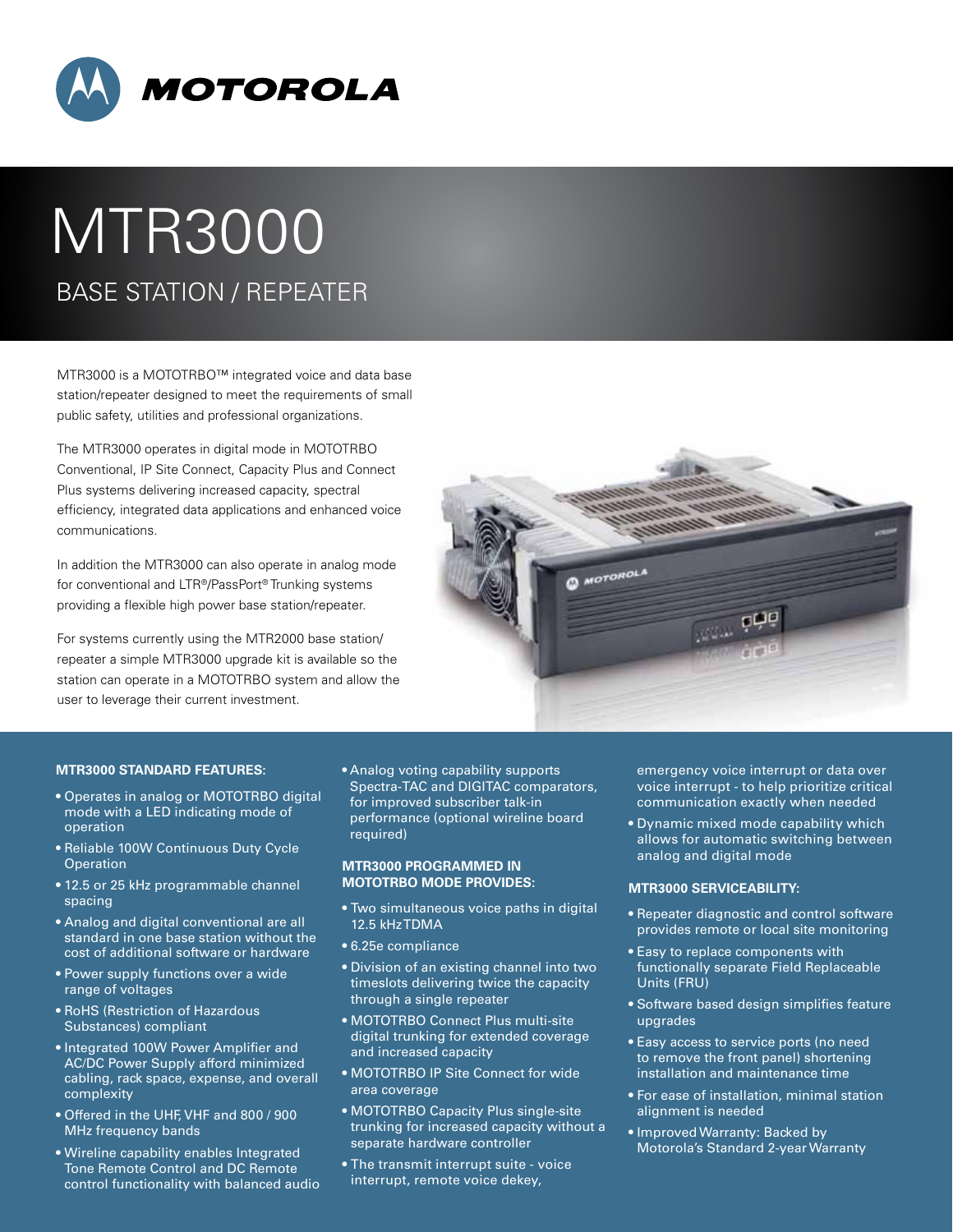# MTR3000 BASE STATION / Repeater VHF Specifications

| <b>General Specifications</b>                              |                                                                                                                                                |                                                        |  |
|------------------------------------------------------------|------------------------------------------------------------------------------------------------------------------------------------------------|--------------------------------------------------------|--|
|                                                            | T3000A - MTR3000                                                                                                                               | T2003A - Upgrade kit for MTR2000 stations              |  |
| Number of Frequencies                                      | Up to 16                                                                                                                                       |                                                        |  |
| Modulation                                                 |                                                                                                                                                | FM & 4FSK                                              |  |
| Frequency Generation                                       |                                                                                                                                                | Synthesized                                            |  |
| Channel Spacing<br>Analog / Digital                        |                                                                                                                                                | 12.5 kHz, 25 kHz, 30 kHz / 12.5 kHz (6.25e compliant)  |  |
| Mode of Operation                                          |                                                                                                                                                | Simplex / Semi-Duplex / Duplex                         |  |
| Temperature Range                                          |                                                                                                                                                | $-30^{\circ}$ C to $+60^{\circ}$ C                     |  |
| Antenna Connectors                                         |                                                                                                                                                | Transmit and Receive, Type "N" Female                  |  |
| AC Operation                                               |                                                                                                                                                | 85-264 VAC, 47-63 Hz                                   |  |
| DC Operation                                               |                                                                                                                                                | 28.6 VDC (25.7-30.7 VDC full rated output power)       |  |
|                                                            | <b>Dimensions</b>                                                                                                                              | Weight                                                 |  |
| <b>Base Station Repeater</b>                               | 5.25 x 19 x 16.5 in. (133 x 483 x 419 mm)                                                                                                      | 40 lbs (19 kg)                                         |  |
| <b>VHF Input Current (T3000A)</b>                          |                                                                                                                                                |                                                        |  |
|                                                            | AC Line 117 Volts / 220 Volts                                                                                                                  | 28 VDC D/C Battery<br>Revert, Neg. Gnd.                |  |
| 100 W Standby                                              | 0.4A / 0.4A                                                                                                                                    | 0.8A                                                   |  |
| 100 W Transmit                                             | 3.5A / 1.9A<br>12.2A                                                                                                                           |                                                        |  |
| <b>Transmitter (VHF)</b>                                   |                                                                                                                                                |                                                        |  |
|                                                            | MTR3000                                                                                                                                        | T2003A - Upgrade kit for MTR2000 stations              |  |
| Frequency                                                  | 136-174 MHz                                                                                                                                    | 136-154, 150-174 MHz                                   |  |
| Power Output (Continuous Duty)                             | 8-100 watts<br>1-30/40 watts, 25-100 watts                                                                                                     |                                                        |  |
| Electronic Bandwidth                                       |                                                                                                                                                | Full Band                                              |  |
| Output Impedance                                           |                                                                                                                                                | 50 Ohms                                                |  |
| Intermodulation Attenuation                                | 55 dB                                                                                                                                          | 40 dB for 40W and 100W stations; 70 dB for 30W station |  |
| Maximum Deviation (RSD)<br>25 kHz / 12.5 kHz               | $\pm 5$ kHz / $\pm 2.5$ kHz                                                                                                                    |                                                        |  |
| Audio Sensitivity                                          | 60% RSD @80 mV RMS                                                                                                                             |                                                        |  |
| Spurious and Harmonic Emissions Attenuation                | 85 dB<br>90 dB                                                                                                                                 |                                                        |  |
| FM Hum and Noise (750 µs de-emphasis)<br>25 kHz / 12.5 kHz | 50 dB (55 dB typical) / 45 dB (52 dB typical)                                                                                                  |                                                        |  |
| Frequency Stability (for temperature and aging variation)  | 1.5 PPM/External Ref (optional)                                                                                                                |                                                        |  |
| Audio Response                                             | +1/-3 dB from 6 dB per octave pre-emphasis; 300-3000 Hz referenced to 1000 Hz at line input                                                    |                                                        |  |
| Audio Distortion                                           | Less than 3% (1% typical) at 1000 Hz; 60% RSD                                                                                                  |                                                        |  |
| <b>Emission Designators</b>                                | FM Modulation: 12.5 kHz: 11K0F3E; 25 kHz,30 kHz: 16K0F3E<br>4FSK Modulation: 12.5 kHz - Data Only: 7K60FXD; 12.5 kHz - Data and Voice: 7K60FXE |                                                        |  |

# **Receiver (VHF)**

|                                       |                     | MTR3000                                                                                      | T2003A - Upgrade kit for MTR2000 stations |  |
|---------------------------------------|---------------------|----------------------------------------------------------------------------------------------|-------------------------------------------|--|
| Frequency                             |                     | 136-174 MHz                                                                                  |                                           |  |
| Selectivity (TIA603)                  | 25 kHz / 12.5 kHz   | 80 dB (90 dB typical) / 75 dB (82 dB typical)                                                |                                           |  |
| Selectivity (TIA603D)                 | 25 kHz / 12.5 kHz   | 80 dB (90 dB typical) / 50 dB (60 dB typical)                                                |                                           |  |
| Analog Sensitivity 12 dB SINAD        |                     | 0.30 uV (0.22 uV typical)                                                                    |                                           |  |
| Digital Sensitivity 5% BER            |                     | 0.30 uV (0.20 uV typical)                                                                    |                                           |  |
| Signal Displacement Bandwidth         | 25 kHz / 12.5 kHz   | 2 kHz / 1 kHz                                                                                |                                           |  |
| Intermodulation Rejection             | 25 kHz and 12.5 kHz | 85 dB                                                                                        |                                           |  |
| Spurious and Image Response Rejection |                     | 85 dB (95 dB typical)                                                                        |                                           |  |
| Audio Response                        |                     | +1/-3 dB from 6 dB per octave pre-emphasis; 300-3000 Hz referenced to 1000 Hz at line output |                                           |  |
| Audio Distortion                      |                     | Less than 3% (1% typical) at 1000 Hz; 60% RSD                                                |                                           |  |
| Line Output                           |                     | 330 mV (RMS) @ 60% RSD                                                                       |                                           |  |
| FM Hum and Noise (750us de-emphasis)  | 25 kHz / 12.5 kHz   | 50 dB (56 dB typical) / 45 dB (52 dB typical)                                                |                                           |  |
| RF Input Impedance                    |                     | 50 Ohms                                                                                      |                                           |  |

| <b>FCC Type Acceptance</b> |                    |             |                       |                           |
|----------------------------|--------------------|-------------|-----------------------|---------------------------|
| Frequency Range in MHz     | Model <sup>1</sup> | <b>Type</b> | Power Output in Watts | US Type Acceptance Number |
| 136-174                    | T3000A             | Transmitter | $8 - 100$             | ABZ89FC3793               |
| 136-174                    | T3000A             | Receiver    | N/A                   | ABZ89FR3794               |
| 136-174                    | T2003A             | Transmitter | $25 - 100$            | ABZ89FC3795               |
| 136-174                    | T2003A             | Receiver    | N/A                   | ABZ89FR3796               |
| 136-174                    | T2003A             | Transmitter | $1-30/40$             | ABZ89FC3797               |

Industry Canada Approval: IC ID 109AB-3793; IC model T3000-VHF Specifications per TIA/EIA 603D unless otherwise noted Product meets ETSI 300-086 & ETSI 300-113 CE Pending; RoHS compliant; UL Listed Digital Protocol ETSI 102 361-1, -2, -3; AMBE +2™ Vocoder Specifications subject to change without notice.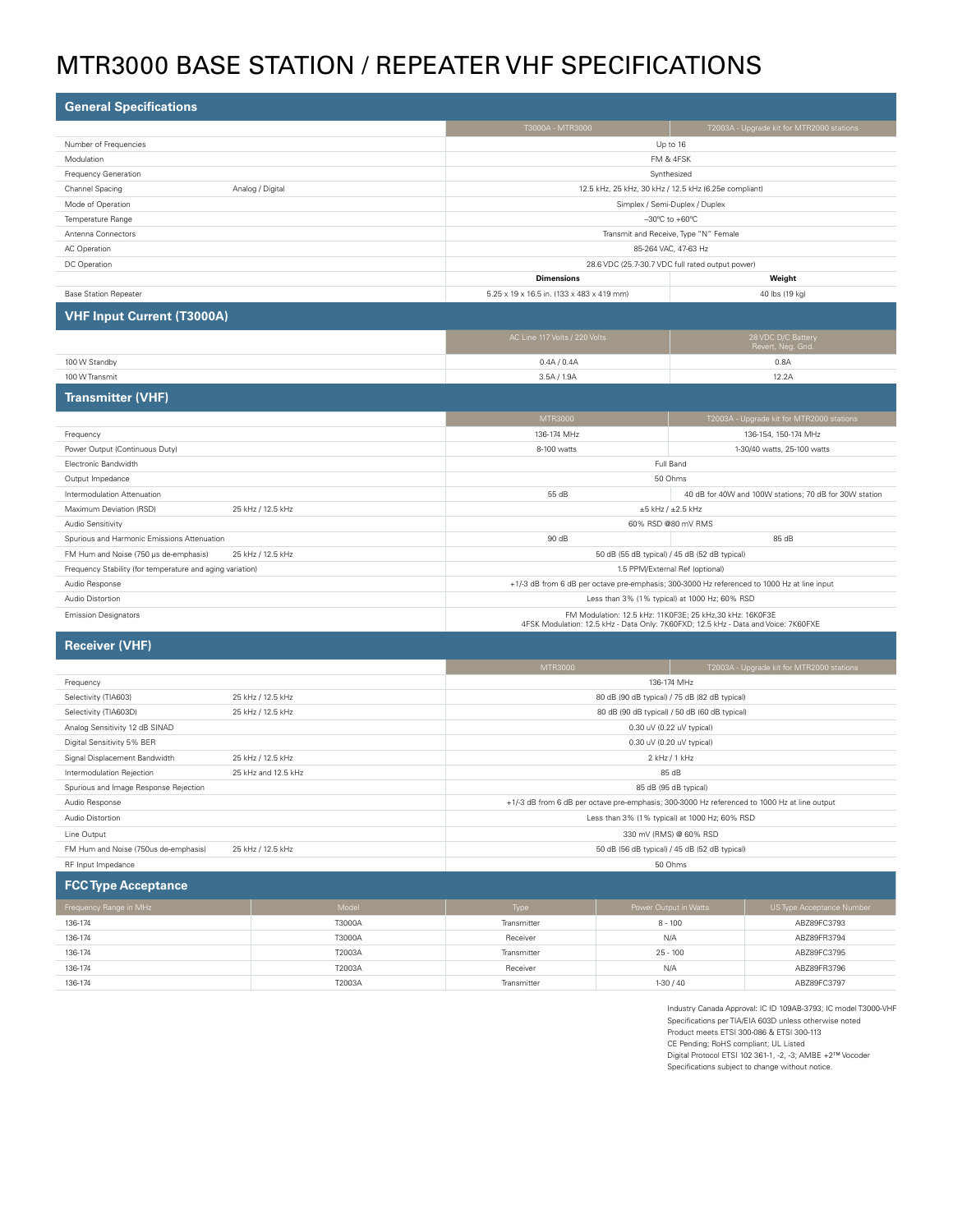# MTR3000 BASE STATION / Repeater UHF Specifications

| <b>General Specifications</b>                              |                                                                                                                                       |                                                        |  |
|------------------------------------------------------------|---------------------------------------------------------------------------------------------------------------------------------------|--------------------------------------------------------|--|
|                                                            | T3000A - MTR3000                                                                                                                      | T2003A - Upgrade kit for MTR2000 stations              |  |
| Number of Frequencies                                      | Up to 16                                                                                                                              |                                                        |  |
| Modulation                                                 |                                                                                                                                       | FM & 4FSK                                              |  |
| Frequency Generation                                       |                                                                                                                                       | Synthesized                                            |  |
| Channel Spacing<br>Analog / Digital                        |                                                                                                                                       | 12.5 kHz, 25 kHz / 12.5 kHz (6.25e compliant)          |  |
| Mode of Operation                                          |                                                                                                                                       | Simplex / Semi-Duplex / Duplex                         |  |
| Temperature Range                                          |                                                                                                                                       | $-30^{\circ}$ C to $+60^{\circ}$ C                     |  |
| Antenna Connectors                                         |                                                                                                                                       | Transmit and Receive, Type "N" Female                  |  |
| AC Operation                                               |                                                                                                                                       | 85-264 VAC, 47-63 Hz                                   |  |
| DC Operation                                               |                                                                                                                                       | 28.6 VDC (25.7-30.7 VDC full rated output power)       |  |
|                                                            | <b>Dimensions</b>                                                                                                                     | Weight                                                 |  |
| <b>Base Station Repeater</b>                               | 5.25 x 19 x 16.5 in. (133 x 483 x 419 mm)                                                                                             | 40 lbs (19 kg)                                         |  |
| <b>UHF Input Current (T3000A)</b>                          |                                                                                                                                       |                                                        |  |
|                                                            | AC Line 117 Volts / 220 Volts                                                                                                         | 28 VDC D/C Battery<br>Revert, Neg. Gnd.                |  |
| 100 W Standby                                              | 0.4A / 0.4A                                                                                                                           | 0.8A                                                   |  |
| 100 W Transmit                                             | 3.3A/1.8A<br>11.5A                                                                                                                    |                                                        |  |
| <b>Transmitter (UHF)</b>                                   |                                                                                                                                       |                                                        |  |
|                                                            | T3000A                                                                                                                                | T2003A - Upgrade kit for MTR2000 stations              |  |
| Frequency                                                  | 403-470, 470-524 MHz                                                                                                                  | 403-435, 435-470 MHz                                   |  |
| Power Output (Continuous Duty)                             | 8-100 watts<br>2-30/40 watts; 25-100 watts                                                                                            |                                                        |  |
| Electronic Bandwidth                                       |                                                                                                                                       | Full Band                                              |  |
| Output Impedance                                           | 50 Ohms                                                                                                                               |                                                        |  |
| Intermodulation Attenuation                                | 55 dB                                                                                                                                 | 40 dB for 40W and 100W stations; 70 dB for 30W station |  |
| Maximum Deviation (RSD)<br>25 kHz / 12.5 kHz               | $\pm 5$ kHz / $\pm 2.5$ kHz                                                                                                           |                                                        |  |
| Audio Sensitivity                                          | 60% RSD @ 80 mV RMS                                                                                                                   |                                                        |  |
| Spurious and Harmonic Emissions Attenuation                | 90 dB                                                                                                                                 | 85 dB                                                  |  |
| FM Hum and Noise (750 µs de-emphasis)<br>25 kHz / 12.5 kHz | 50 dB nominal / 45 dB nominal                                                                                                         |                                                        |  |
| Frequency Stability (for temperature and aging variation)  | 1.5 PPM/External Ref (optional)                                                                                                       |                                                        |  |
| Audio Response                                             | +1,-3 dB from 6 dB per octave pre-emphasis; 300-3000 Hz referenced to 1000 Hz at line input                                           |                                                        |  |
| Audio Distortion                                           | Less than 3% (1% typical) at 1000 Hz; 60% RSD                                                                                         |                                                        |  |
| <b>Emission Designators</b>                                | FM Modulation: 12.5 kHz: 11K0F3E: 25 kHz: 16K0F3E<br>4FSK Modulation: 12.5 kHz - Data Only: 7K60FXD; 12.5 kHz - Data & Voice: 7K60FXE |                                                        |  |

## **Receiver (UHF)**

|                                       |                     | T3000A                                                                                      | T2003A - Upgrade kit for MTR2000 stations     |
|---------------------------------------|---------------------|---------------------------------------------------------------------------------------------|-----------------------------------------------|
| Frequency                             |                     | 403-470, 450-524 MHz                                                                        | 403-470 MHz                                   |
| Selectivity (TIA603)                  | 25 kHz / 12.5 kHz   | 80 dB (86 dB typical) / 75 dB (78 dB typical)                                               |                                               |
| Selectivity (TIA603D)                 | 25 kHz / 12.5 kHz   |                                                                                             | 75 dB (85 dB typical) / 45 dB (60 dB typical) |
| Analog Sensitivity 12 dB SINAD        |                     | 0.30 uV (0.22 uV typical)                                                                   |                                               |
| Digital Sensitivity 5% BER            |                     | $0.30 \mu V$ (0.20 uV typical)                                                              |                                               |
| Signal Displacement Bandwidth         | 25 kHz / 12.5 kHz   | 2 kHz / 1 kHz                                                                               |                                               |
| Intermodulation Rejection             | 25 kHz and 12.5 kHz | 85 dB                                                                                       |                                               |
| Spurious and Image Response Rejection |                     | 85 dB (typical 95 dB)                                                                       |                                               |
| Audio Response                        |                     | +1,-3 dB from 6 dB per octave de-emphasis; 300-3000 Hz referenced to 1000 Hz at line output |                                               |
| Audio Distortion                      |                     | Less than 3% (1.5% typical) at 1000 Hz, 60% RSD                                             |                                               |
| Line Output                           |                     | 330 mV (RMS) @ 60% RSD                                                                      |                                               |
| FM Hum and Noise (750us de-emphasis)  | 25 kHz / 12.5 kHz   | 50 dB nominal / 45 dB nominal                                                               |                                               |
| RF Input Impedance                    |                     | 50 Ohms                                                                                     |                                               |

**FCC Type Acceptance** Frequency Range in MHz Notice Acceptance Number Model Model Model Type Power Output in Watts Number US Type Acceptance Number Number ( 406.1 - 470 T3000A Transmitter 8-100 ABZ89FC4823 403 - 470 T3000A Receiver N/A ABZ89FR4824 470 - 512 T3000A Transmitter 8-100 ABZ89FC4825 450 - 512 T3000A Receiver N/A ABZ89FR4826 406.1 - 470 T2003A Transmitter 25 - 100 ABZ89FC4827 406.1 - 470 T2003A Transmitter 2 - 30/40 ABZ89FC4829 403 - 470 T2003A Receiver N/A ABZ89FR4828

> Industry Canada Approval: IC ID 109AB-T3000; IC model T3000-UHFR1 Specifications per TIA/EIA 603D unless otherwise noted Product meets ETSI 300-086 & ETSI 300-113 CE Marked; RoHS compliant; UL Listed Digital Protocol ETSI 102 361-1, -2, -3; AMBE +2™ Vocoder Specifications subject to change without notice.